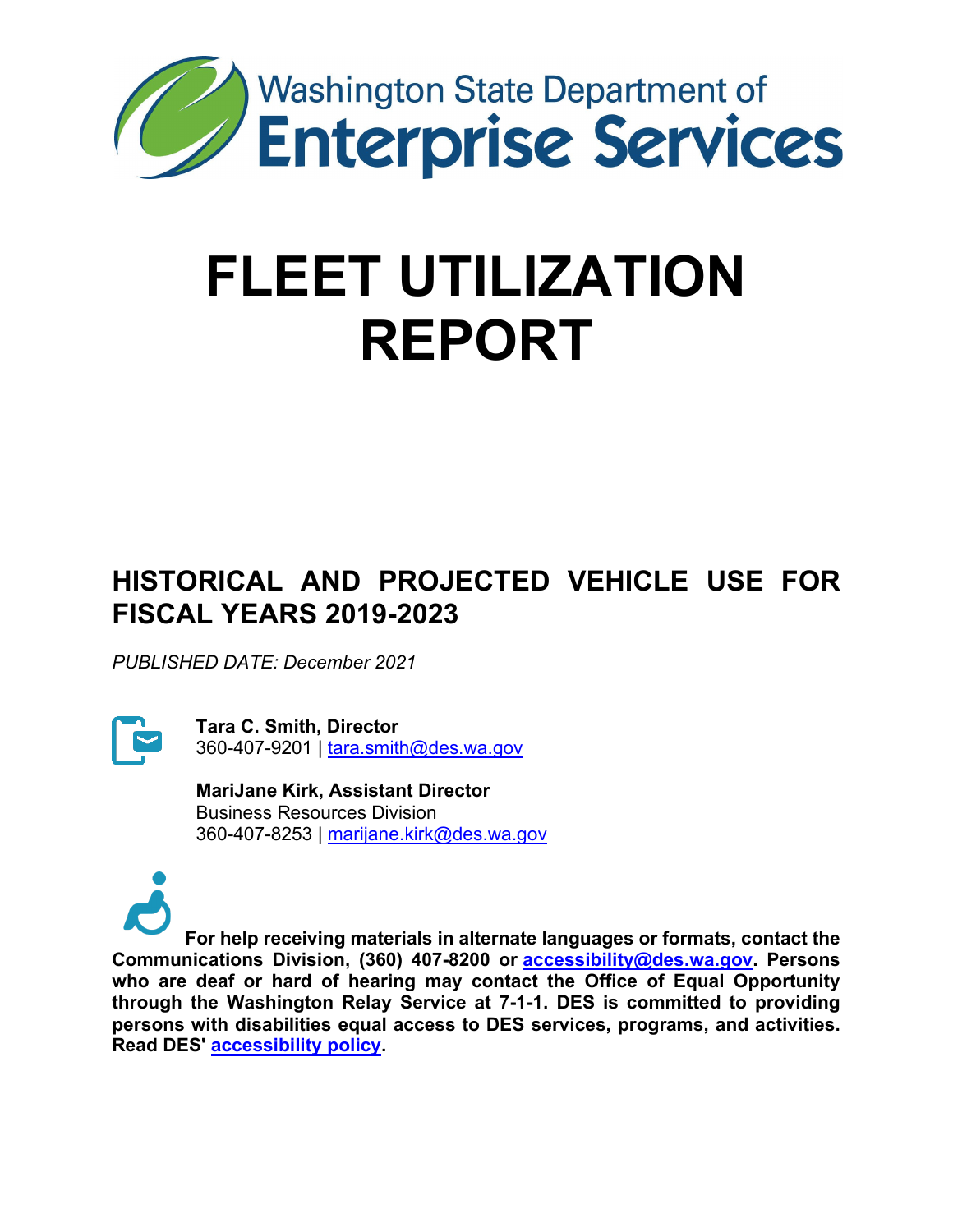# **Table of Contents**

# **ATTACHMENT**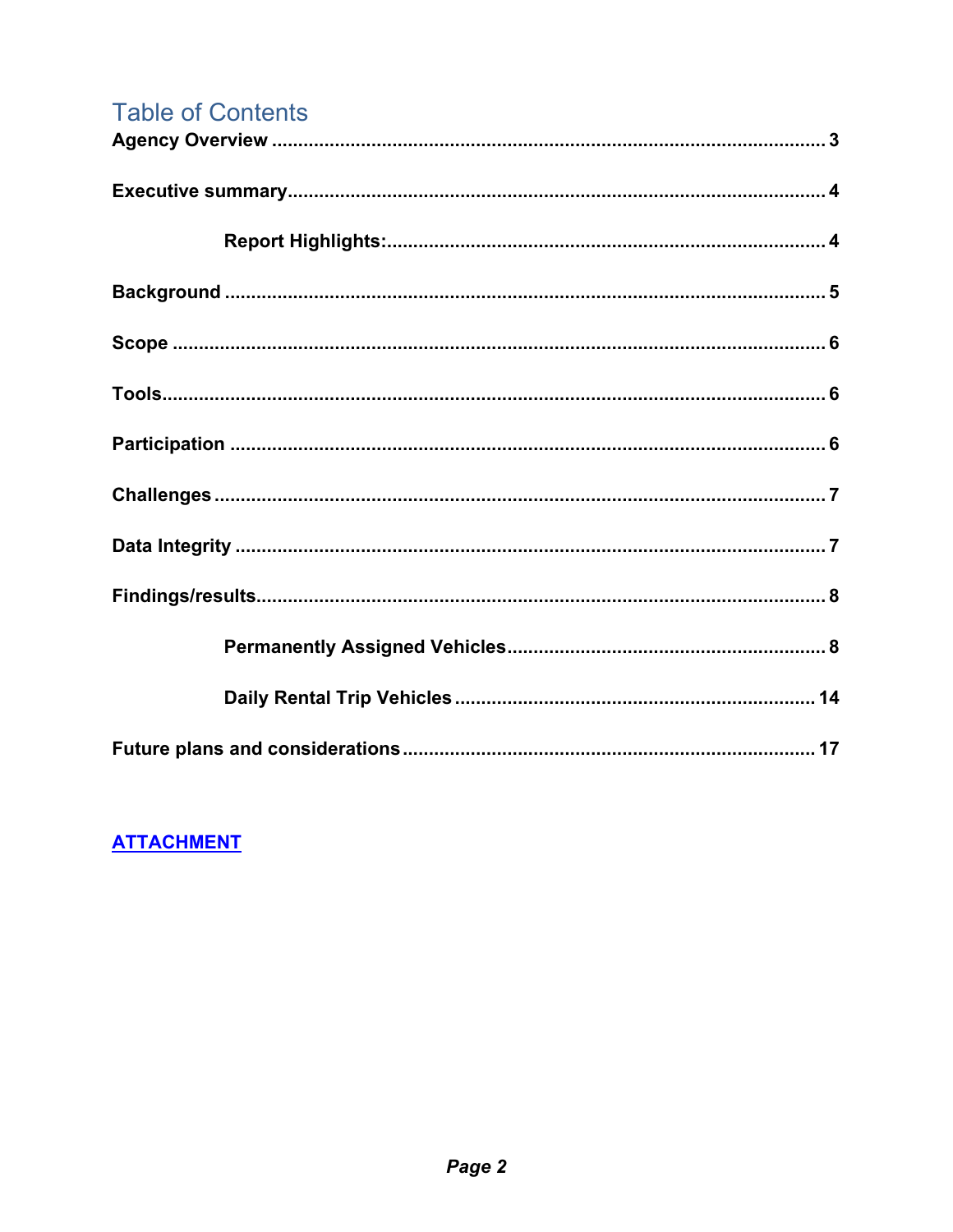# <span id="page-2-0"></span>**AGENCY OVERVIEW**

Created by the Legislature in 2011, the Department of Enterprise Services (DES) provides a variety of services to state government, to other public entities such as cities and counties, and to Washington residents. It is also charged with creating greater overall operating efficiencies.

Tied together by our mission to strengthen the business of government, five agency goals drive the portfolio of work within each division:

- 1) Providing workplace solutions that enhance our customers' ability to fulfill their missions (facilities and capitol grounds)
- 2) Helping government get the best deal for mission-support services (acquisitions)
- 3) Supporting agencies to meet their modern workforce needs (training and support)
- 4) Reducing government risk and adding value through stewardship and services (shared services)
- 5) Developing DES into the employer of choice (employer of choice)

Our agency uses strategic drivers that are promoted at every level of decision-making to support our mission. Those drivers include *customer satisfaction, financial health,* and *team health*.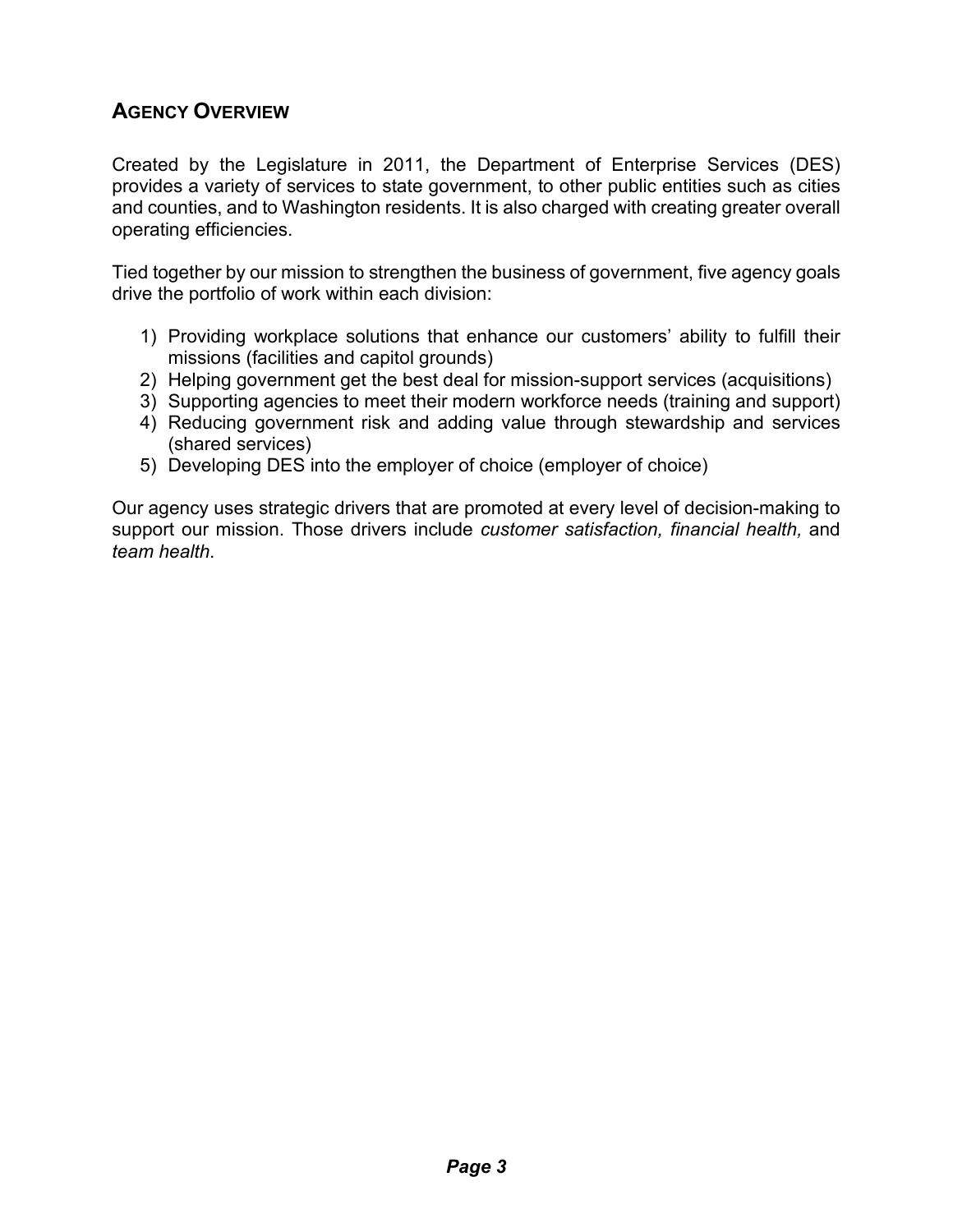#### <span id="page-3-0"></span>**EXECUTIVE SUMMARY**

The Department of Enterprise Services (DES) provides professional fleet management services to state agencies, boards, commissions, and institutes of higher education.

Fleet management services include long-term and short-term vehicle rentals.

The Legislature, through a proviso in **ESSB 5092 Sec. 149(8)**, directed DES to collect and report historical, projected use and cost of DES managed fleet vehicles for fiscal years 2019-2023.

Historical and projected use of both permanently assigned and daily use fleet vehicles for 166 customer agencies are included in this report. Detailed information for each specific customer agency is found in the attached Excel document.

#### <span id="page-3-1"></span>**Report Highlights:**

- This report represents the 5,000 state vehicles managed by DES. There are approximately 12,000 vehicles in the state's fleet.
- Customers reported fleet information utilizing a standardized tool created by DES.
- Data from agencies was gathered and compiled while many agencies were developing their return-to-work plans, creating challenges for agencies to project what vehicle usage will be in fiscal years 2022 and 2023.
- Fleet usage has declined during the pandemic with the shift to more remote work. Permanent vehicle assignments declined 4.5% from FY19 to FY21 with a 40.3% decline in miles driven by those vehicles. Daily trip rentals declined 61% from FY19 to FY21, with a 75% reduction in miles driven.
- FY22 and FY23 fleet usage is projected to rebound, though still stay lower than utilization in FY19.
	- $\circ$  Permanently assigned sedans are expected to remain 9.3% lower than FY19, while SUV and truck assignments are expected to grow by 2.3% and 4.5%, respectively, above FY19 utilization.
	- o Daily trip rentals are expected to remain 26% lower than FY19 usage. Overall miles driven are projected at 20% lower for permanently assigned vehicles, and 58% lower for trip rentals compared to FY19.

Despite the decrease in assignments, rentals, and miles driven, fleet spending is projected to increase, up 7% in FY23 compared to FY19, driven by the overall increase in purchase cost of vehicles.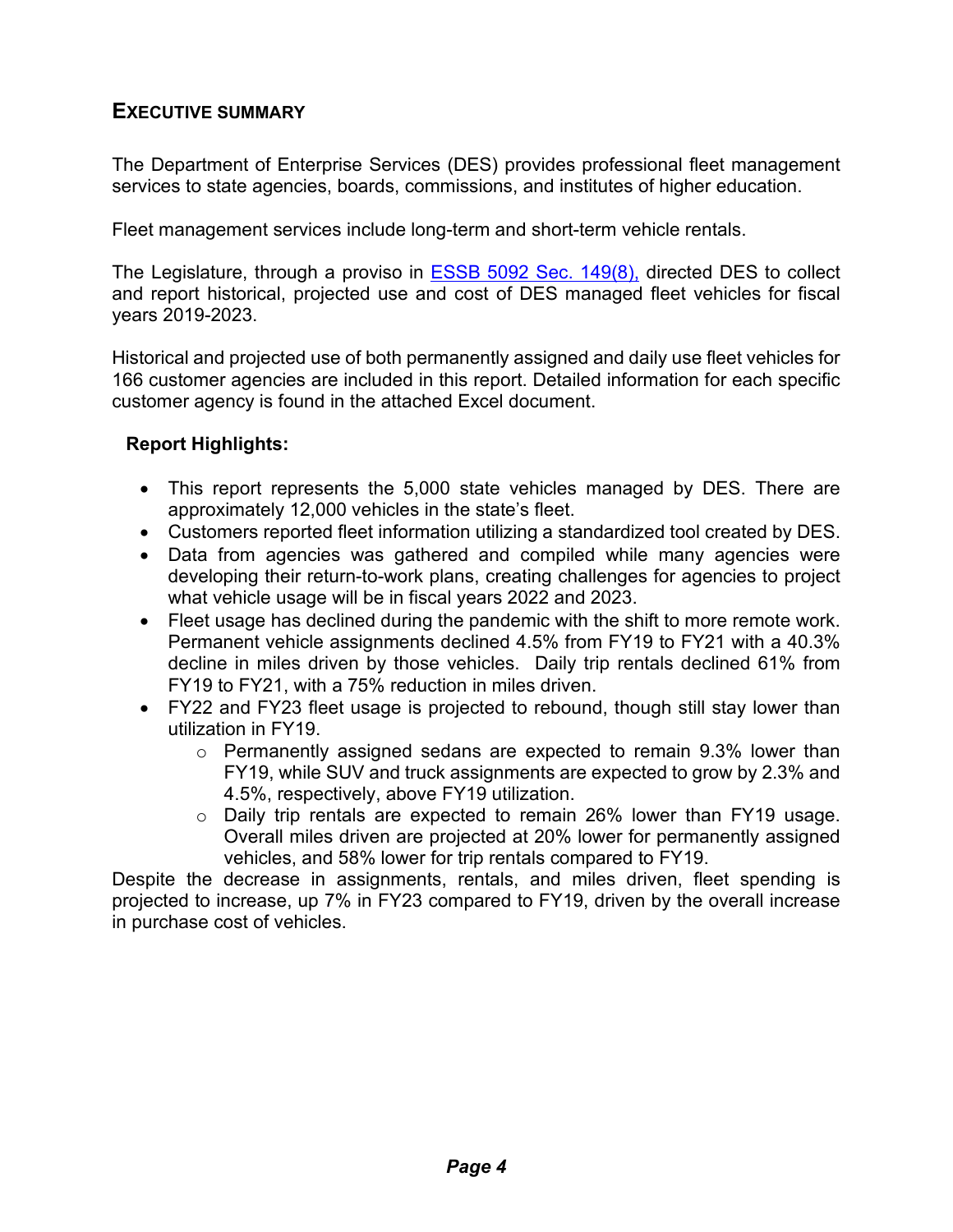## <span id="page-4-0"></span>**BACKGROUND**

The Department of Enterprise Services (DES) Fleet Operations provides professional fleet management services to state agencies, boards, commissions, and institutes of higher education. Overseeing a fleet of 5,000 vehicles, Fleet Operations manages vehicle purchases, long- and short-term leases, repairs and maintenance services, customer service, and vehicle replacement at the end of life.

The DES fleet represents about 40% of the total fleet across the state. The other 60%, or 7,000 vehicles, are managed by individual agencies:

- Department of Social and Health Services (DSHS)
- Department of Natural Resources (DNR)
- Department of Corrections (DOC)
- Parks and Recreation (PARKS)
- Transportation (DOT)
- Fish and Wildlife (DFW)
- Washington State Patrol (WSP)

The *Stay Home, Stay Healthy* order issued by Governor Inslee in March of 2020 directed thousands of state employees to work from home and suspended unnecessary travel. Thousands of state employees transitioned from in-person to remote work. This change in business practice directly impacted fleet vehicle use. Many in-person meetings have been replaced with virtual meetings, decreasing the need for vehicle travel. Alternatively, some agencies have seen an increase in vehicle usage due to limited car sharing opportunities to limit exposure to COVID, while other agencies have seen drastic change in fleet demand to transport goods.

The Legislature, through a proviso in [ESSB 5092 Sec. 149\(8\),](https://app.leg.wa.gov/billsummary?BillNumber=5092&Year=2021&Initiative=false) directed DES to report historical and projected use of DES fleet vehicles by agency, fund source and vehicle type. This includes data on permanently assigned fleet vehicles and DES daily rental vehicles.

DES provides support to 166 state organizations or agencies. Historical data and projected use of permanently assigned and daily use fleet vehicles for 91 customer agencies are included in this report. Sixty-three organizations have no DES fleet data between FY19 and FY21 and twelve agencies failed to report at all. Detailed information for each specific customer agency is found in the attached Excel document.

To quantify the projected fleet use, and meet the requirements of the proviso in [ESSB](https://app.leg.wa.gov/billsummary?BillNumber=5092&Year=2021&Initiative=false)  [5092 Sec. 149\(8\),](https://app.leg.wa.gov/billsummary?BillNumber=5092&Year=2021&Initiative=false) DES asked agencies to report their historical fleet usage for fiscal years 2019-2021 and projected fleet usage for fiscal years 2022-2023.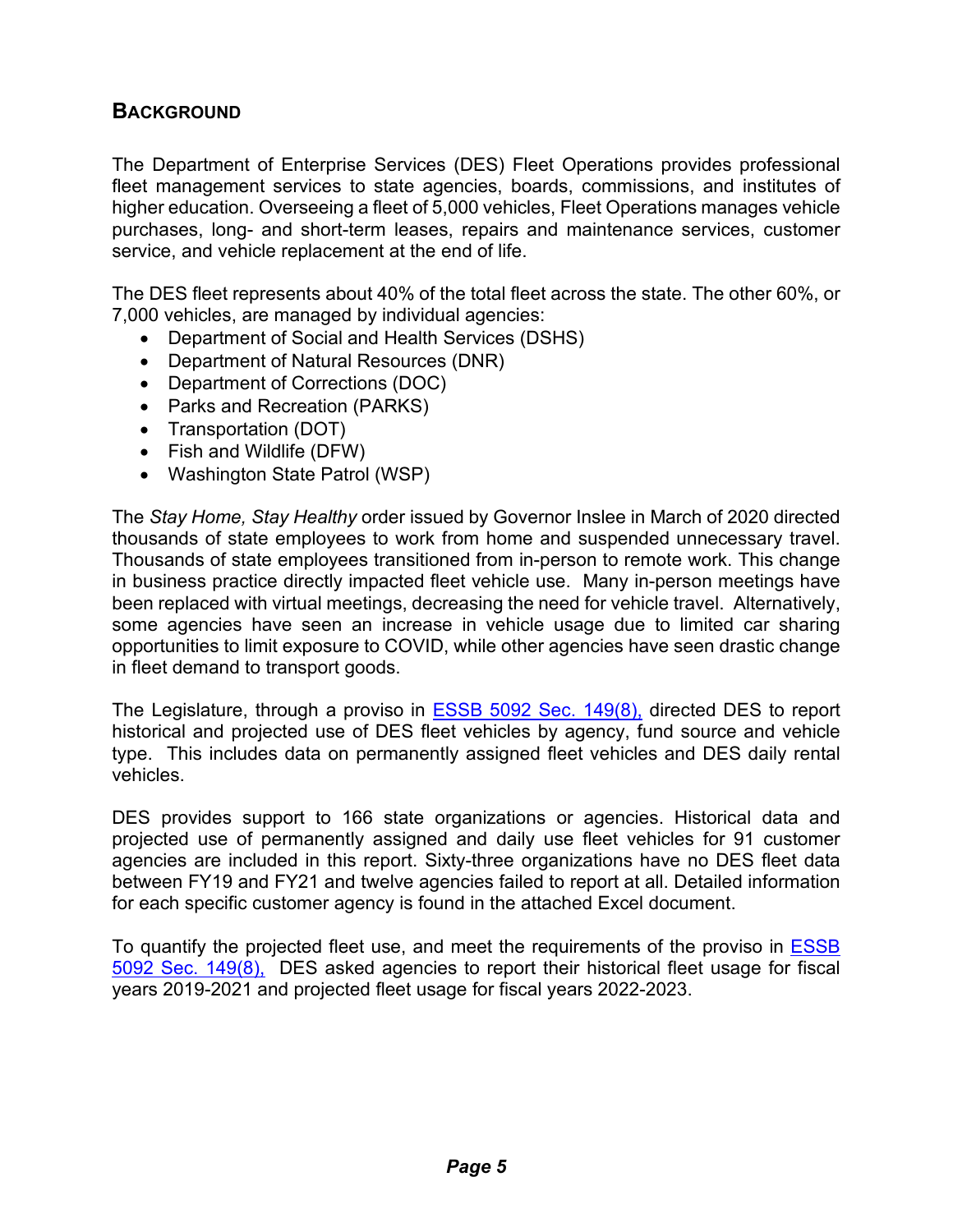# <span id="page-5-0"></span>**SCOPE**

As directed in the proviso, DES worked with agencies to report information for permanently assigned fleet vehicles and daily rental vehicles. The report includes the following:

- Actual fleet usage, by vehicle type, for FY 19-21
- Actual fleet cost, by funding source, for FY 19-21
- Actual miles driven, by vehicle type, for FY 19-21
- Projected fleet usage, by vehicle type, for FY 22-23
- Projected fleet cost, by funding source, for FY 22-23
- Projected miles, by vehicle type, for FY 22-23

<span id="page-5-1"></span>*Note: Agencies with vehicles that they own and manage are not included in this report.*

# **TOOLS**

To consolidate the data from the large volume of agencies, DES provided a standardized reporting template. The template contained the following:

- A comprehensive list of fund codes for organizations
- Historical fleet data for FY19-21
- Examples of completed worksheets
- <span id="page-5-2"></span>• A hyperlink reference to ESSB 5092

#### **PARTICIPATION**

As of the date of this report, 88% of customers submitted responses to DES' fleet reporting survey. Twelve of the total 103 fleet customer agencies failed to provide responses. These agencies include:

| COMMERCE                             | EDMONDS COMMUNITY COLLEGE   |
|--------------------------------------|-----------------------------|
| OFFICE OF CIVIL LEGAL AID            | BIG BEND COMMUNITY COLLEGE  |
| <b>SENATE</b>                        | CENTRALIA COLLEGE           |
| MILITARY DEPARTMENT                  | <b>GREEN RIVER COLLEGE</b>  |
| DEPARTMENT OF SERVICES FOR THE BLIND | l OLYMPIC COLLEGE           |
| <b>GAMBLING COMMISION</b>            | HOME CARE QUALITY AUTHORITY |

*Note: DES provided multiple reminders to agencies who did not respond to the request for reporting data.* 

The data in this report represents 99% of the permanently assigned vehicles in the DES fleet, and 95% daily rental trip reservations for FY 19-FY 21.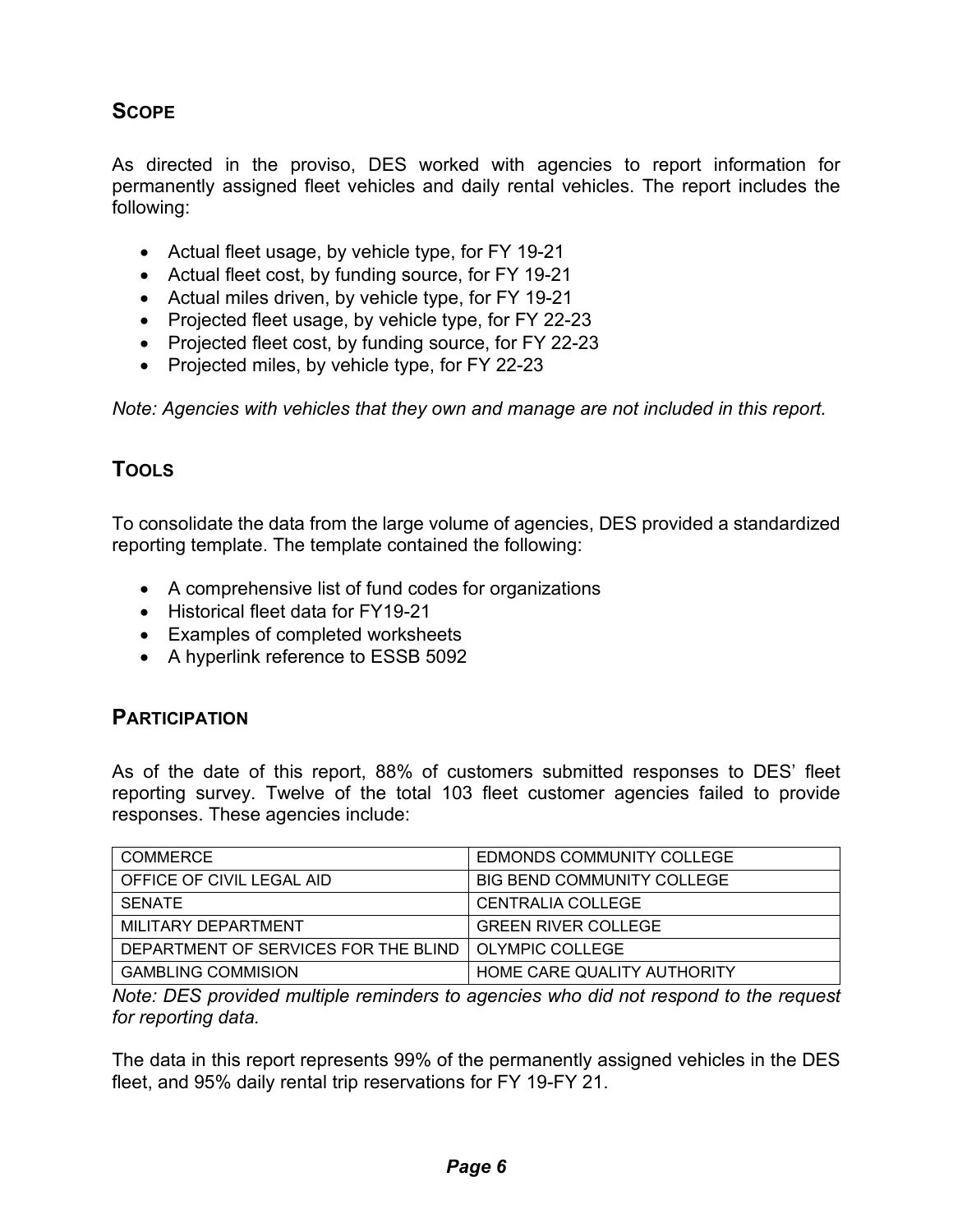### <span id="page-6-0"></span>**CHALLENGES**

- 1) Timeline To meet the reporting requirements in the proviso, DES was only able to provide agencies a little over one month to complete their analysis.
- 2) Future State When data was gathered to construct this report, agencies were in the middle of developing post-pandemic return to work plans as well as determining impacts from the recent vaccination mandate. Without these plans, unknown workforce impacts from the vaccination mandate, and frequent changes to COVID restrictions, it was challenging for agencies to project what vehicle usage will be in fiscal years 2022 and 2023.
- 3) Financial Reporting There are two primary services offered by DES Fleet permanently assigned vehicles and daily trip rental use vehicles. When agencies make payments for these two services, the same sub-object in Washington State's Automated Finance Reporting System (AFRS) is used. Because of this, it was challenging for agencies to separate costs between permanently assigned vehicles and daily trip rental use vehicles.
- 4) It is unknown whether all agencies accounted for the approved permanently assigned vehicle rate change (effective Jan. 1, 2022) when projecting FY22 & FY23 funding forecasts.

#### <span id="page-6-1"></span>**DATA INTEGRITY**

Utilization counts are the calculated result of the number of instances a vehicle was assigned to an organization during the reporting period. This method does create some minor inconsistencies in vehicle counts due to vehicle replacements occurring during the year. For example: *Organization ABC has an actual count of 1 assigned vehicle during the fiscal year. However, the utilization count shows 2 vehicles assigned to ABC. Vehicle A was turned in during the FY and replaced with Vehicle B.* The issue is infrequent and non-material, as vehicle replacements were uncommon during the period covered in this study.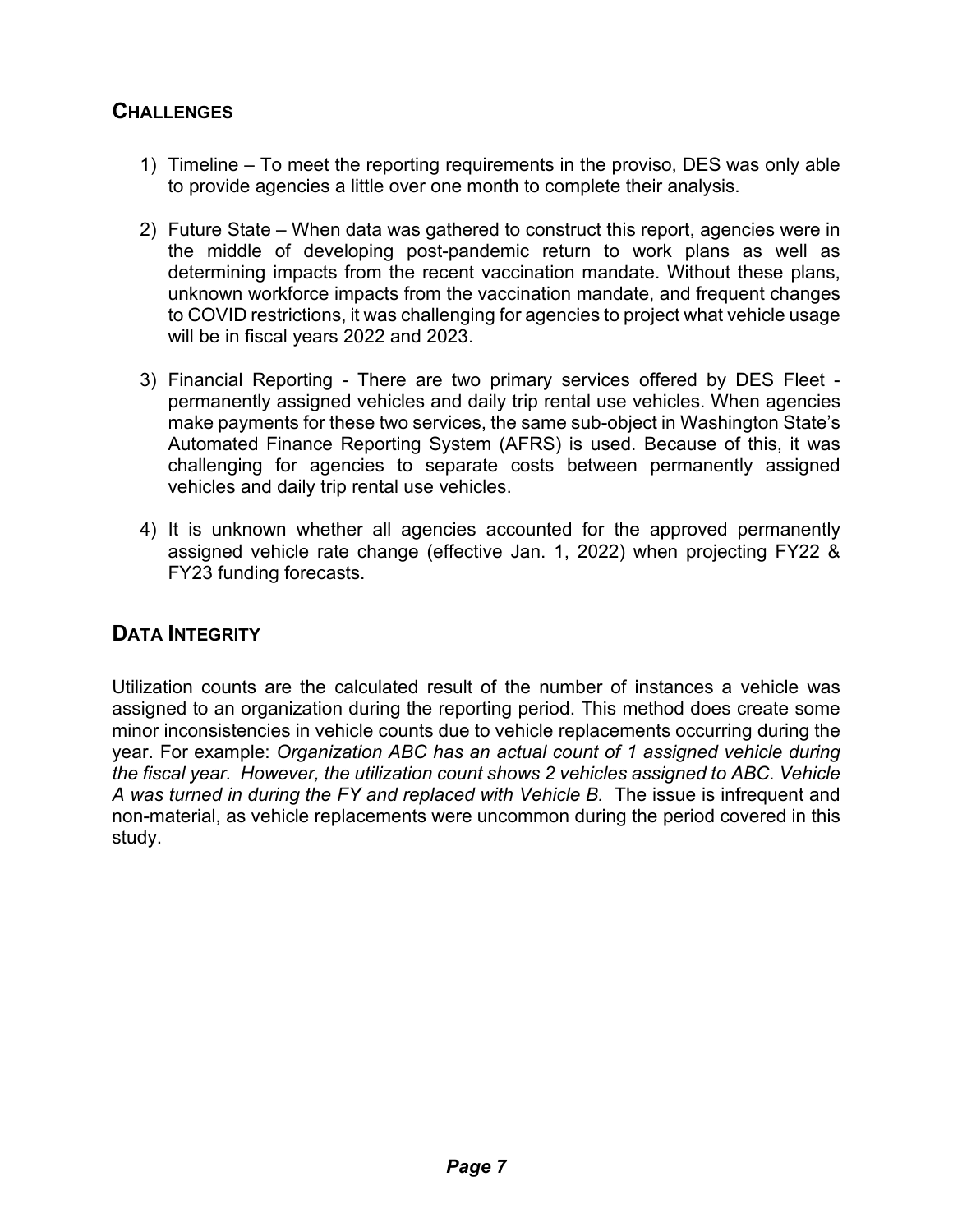#### <span id="page-7-0"></span>**FINDINGS/RESULTS**

#### <span id="page-7-1"></span>**Permanently Assigned Vehicles**

Permanently assigned vehicles are "long-term" rentals. DES purchases, owns, and manages the vehicle, but then places the vehicle with the customer agency based on need. DES charges a monthly lease rate plus a per-mileage usage charge for permanently assigned vehicles.

| <b>Permanently Assigned Vehicles</b><br># of Assigned Vehicles by type |             |             |             |             |             |  |
|------------------------------------------------------------------------|-------------|-------------|-------------|-------------|-------------|--|
|                                                                        | actuals     |             |             | projected   |             |  |
| <b>Vehicle Type</b>                                                    | <b>FY19</b> | <b>FY20</b> | <b>FY21</b> | <b>FY22</b> | <b>FY23</b> |  |
| <b>SEDAN</b>                                                           | 1,739       | 1,640       | 1,557       | 1,562       | 1,578       |  |
| SUV                                                                    | 1,717       | 1,732       | 1,702       | 1,752       | 1,757       |  |
| <b>TRUCK</b>                                                           | 974         | 971         | 986         | 1,009       | 1,018       |  |
| MINI PASSENGER VAN                                                     | 236         | 225         | 219         | 221         | 224         |  |
| MINI CARGO VAN                                                         | 113         | 112         | 115         | 113         | 113         |  |
| <b>VAN</b>                                                             | 125         | 107         | 86          | 114         | 113         |  |
| <b>FS CARGO VAN</b>                                                    | 74          | 66          | 64          | 65          | 65          |  |
| <b>WHEELCHAIR VAN</b>                                                  | 19          | 36          | 38          | 37          | 39          |  |
| <b>BOX TRUCK</b>                                                       | 17          | 20          | 20          | 21          | 21          |  |
| <b>BUS</b>                                                             | 7           | 8           | 8           | 8           | 8           |  |
| <b>OTHER</b>                                                           | 3           | 3           | 3           | 3           | 3           |  |
| <b>Total</b>                                                           | 5,024       | 4,920       | 4,798       | 4,905       | 4,939       |  |

Figure 1: Permanently Assigned Vehicle Counts

- Vehicles permanently assigned to agencies declined during the pandemic, decreasing from 5,024 vehicles in FY19 down to 4,798 in FY21, a 4.5% decrease.
- The largest decrease was in sedans, which decreased 10.5% from FY19 to FY21.
- SUV and truck assignments were largely unaffected by the pandemic, with only a 0.9% decrease and a 1.2% increase, respectively, from FY19 to FY21.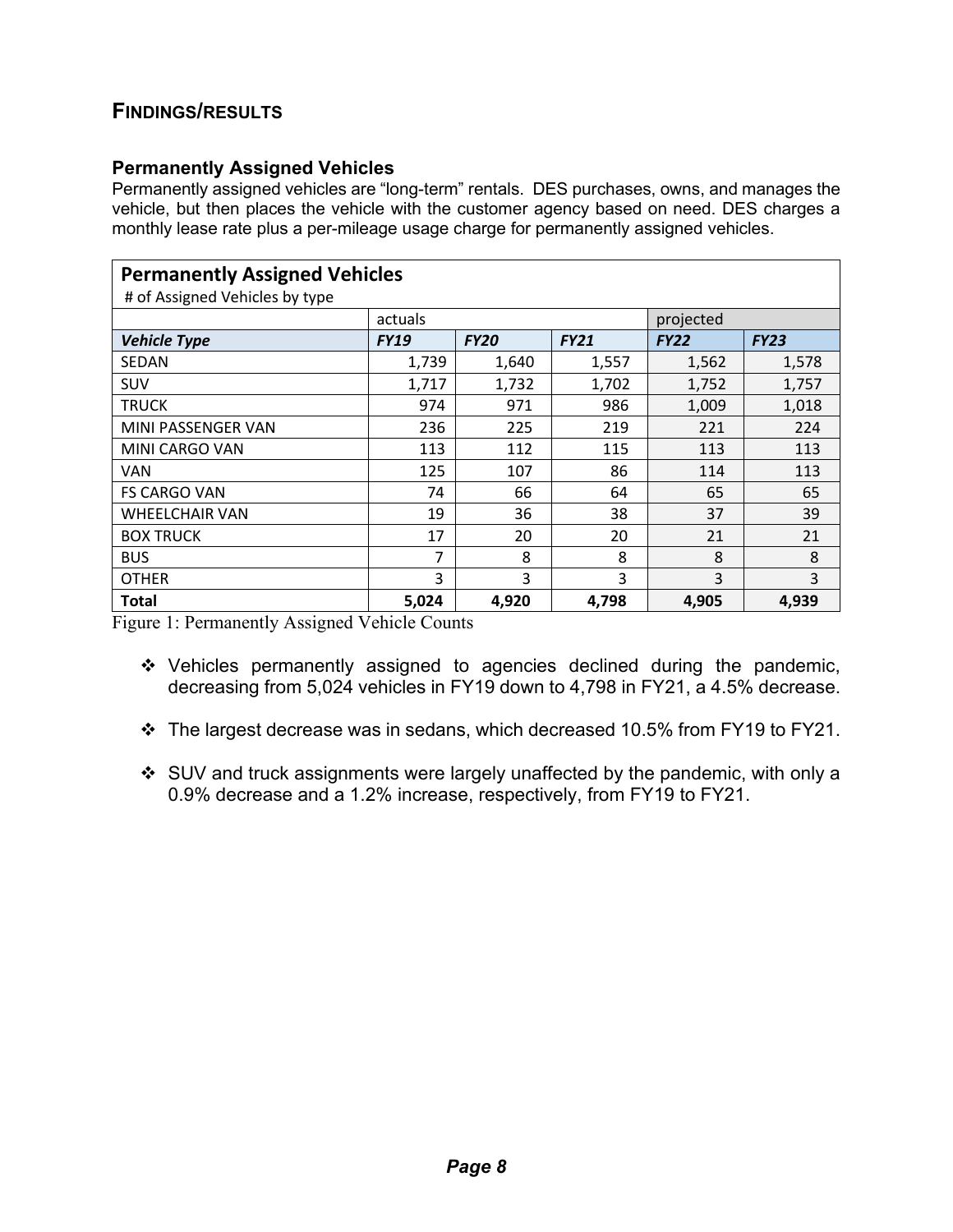| <b>Permanently Assigned Vehicles</b> |             |             |             |             |             |
|--------------------------------------|-------------|-------------|-------------|-------------|-------------|
| % change compared to FY19            |             |             |             |             |             |
|                                      | actuals     |             |             | projected   |             |
| <b>Vehicle Type</b>                  | <b>FY19</b> | <b>FY20</b> | <b>FY21</b> | <b>FY22</b> | <b>FY23</b> |
| SEDAN                                |             | $(-5.7%)$   | $(-10.5%)$  | $(-10.2%)$  | $(-9.3%)$   |
| SUV                                  |             | $0.9\%$     | $(-0.9%)$   | 2.0%        | 2.3%        |
| <b>TRUCK</b>                         |             | $(-0.3%)$   | 1.2%        | 3.6%        | 4.5%        |
| All Other Vehicles                   |             | (-2.9%)     | $(-6.9%)$   | $(-2.0%)$   | (-1.3%)     |
| <b>Total</b>                         |             | (-2.1%)     | $(-4.5%)$   | $(-2.4%)$   | $(-1.7%)$   |

Figure 2: Permanently Assigned Vehicles % change from FY19

- Based on the results from our survey, vehicle assignments are expected to rebound from FY21 lows, increasing to 4,939 vehicles by FY23.
- \* However, compared to FY19, the FY23 projections are still an overall 1.7% reduction in permanent assignments.
- Sedans again have the largest change, with FY23 projection remaining 9.3% lower than FY19.
- SUV and truck assignments in contrast are expected to grow, projecting a 2.3% and 4.5% increase by FY23 compared to FY19.

| <b>Permanently Assigned Vehicles</b>           |             |             |             |             |             |  |
|------------------------------------------------|-------------|-------------|-------------|-------------|-------------|--|
| # of Assigned Vehicles by agency               |             |             |             |             |             |  |
|                                                | actuals     |             |             | projected   |             |  |
| Agency                                         | <b>FY19</b> | <b>FY20</b> | <b>FY21</b> | <b>FY22</b> | <b>FY23</b> |  |
| 477 - DEPARTMENT OF FISH AND WILDLIFE          | 642         | 650         | 674         | 689         | 694         |  |
| 300 - DEPARTMENT OF SOCIAL AND HEALTH SERVICES | 627         | 541         | 527         | 538         | 564         |  |
| 310 - DEPARTMENT OF CORRECTIONS                | 598         | 612         | 652         | 652         | 652         |  |
| 307 - DEPT OF CHILDREN, YOUTH & FAMILIES       | 570         | 679         | 660         | 654         | 635         |  |
| 235 - DEPARTMENT OF LABOR AND INDUSTRIES       | 540         | 559         | 546         | 568         | 586         |  |
| 461 - DEPARTMENT OF ECOLOGY                    | 469         | 402         | 351         | 446         | 446         |  |
| 495 - DEPARTMENT OF AGRICULTURE                | 418         | 369         | 395         | 410         | 410         |  |
| 195 - LIQUOR AND CANNABIS BOARD                | 171         | 168         | 158         | 160         | 160         |  |
| 179 - DEPT OF ENTERPRISE SERVICES              | 124         | 111         | 111         | 104         | 104         |  |
| 100 - OFFICE OF THE ATTORNEY GENERAL           | 119         | 117         | 104         | 104         | 104         |  |

Figure 3: Top 10 agencies of permanently assigned vehicles

 The Department of Fish and Wildlife has the largest component of assigned vehicles with 674 in FY21. The top 10 agencies are provided above, with the full by-agency breakdown included in the attached workbook.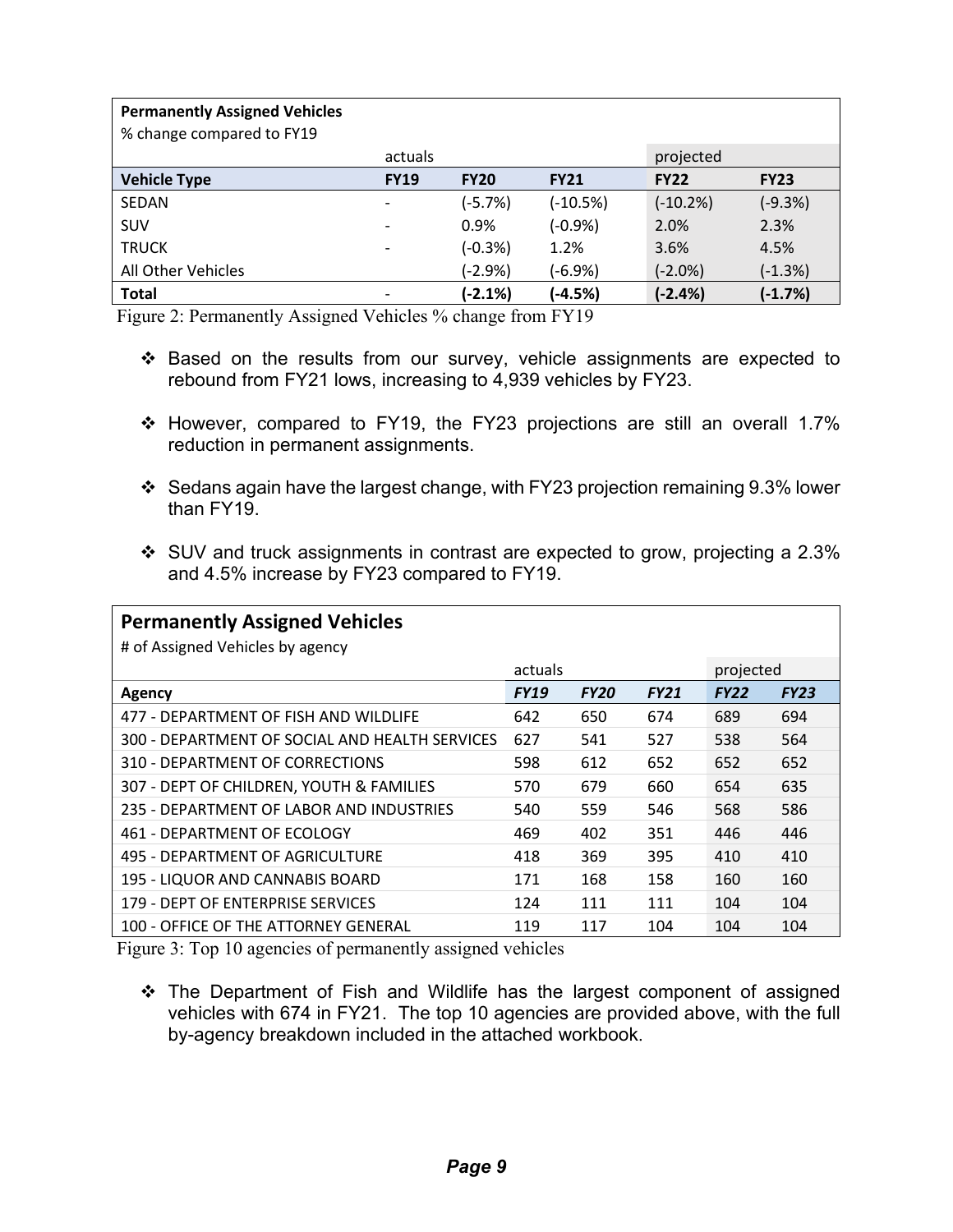| <b>Miles per Permanently Assigned Vehicle Type</b> |              |              |                              |            |              |  |  |  |
|----------------------------------------------------|--------------|--------------|------------------------------|------------|--------------|--|--|--|
| Total miles driven per vehicle type                |              |              |                              |            |              |  |  |  |
| actuals                                            |              |              |                              | projected  |              |  |  |  |
| <b>Vehicle Type</b>                                | <b>FY 19</b> | <b>FY 20</b> | <b>FY 21</b><br><b>FY 22</b> |            | <b>FY 23</b> |  |  |  |
| <b>SEDAN</b>                                       | 16,770,971   | 13,206,852   | 6,092,113                    | 10,023,778 | 11,173,342   |  |  |  |
| <b>SUV</b>                                         | 19,615,556   | 16,844,440   | 11,417,762                   | 14,114,228 | 14,838,649   |  |  |  |
| <b>TRUCK</b>                                       | 10,259,478   | 9,138,387    | 9,465,721                    | 10,225,282 | 10,386,885   |  |  |  |
| MINI PASSENGER VAN                                 | 2,366,314    | 2,081,130    | 1,418,685                    | 1,848,395  | 1,922,577    |  |  |  |
| MINI CARGO VAN                                     | 1,166,462    | 991,510      | 951,679                      | 1,125,106  | 1,202,842    |  |  |  |
| <b>VAN</b>                                         | 724,550      | 670,133      | 590,248                      | 548,873    | 589,712      |  |  |  |
| <b>FS CARGO VAN</b>                                | 646,830      | 570,777      | 634,667                      | 613,697    | 627,855      |  |  |  |
| <b>WHEELCHAIR VAN</b>                              | 117,856      | 148,127      | 181,457                      | 175,628    | 182,270      |  |  |  |
| <b>BOX TRUCK</b>                                   | 143,019      | 136,625      | 164,795                      | 165,518    | 178,374      |  |  |  |
| <b>BUS</b>                                         | 60,194       | 52,034       | 42,274                       | 51,500     | 51,500       |  |  |  |
| <b>OTHER</b>                                       | 6,903        | 1,435        | 809                          | 1,000      | 1,000        |  |  |  |
| <b>Grand Total</b>                                 | 51,878,133   | 43,841,450   | 30,960,210                   | 38,893,005 | 41,155,008   |  |  |  |

Figure 4: total miles driven by permanently assigned vehicles

- Total miles driven decreased significantly due to the pandemic.
- Total miles driven by permanently assigned vehicle went from 51.9 million miles in FY19 down to 31.0 million miles in FY21, a 40.3% decrease.
- Based on the results from our survey, miles driven is expected to rebound from FY21 lows, increasing back up to 41.2 million miles in FY23, though still a 20.7% reduction compared to pre-pandemic FY19.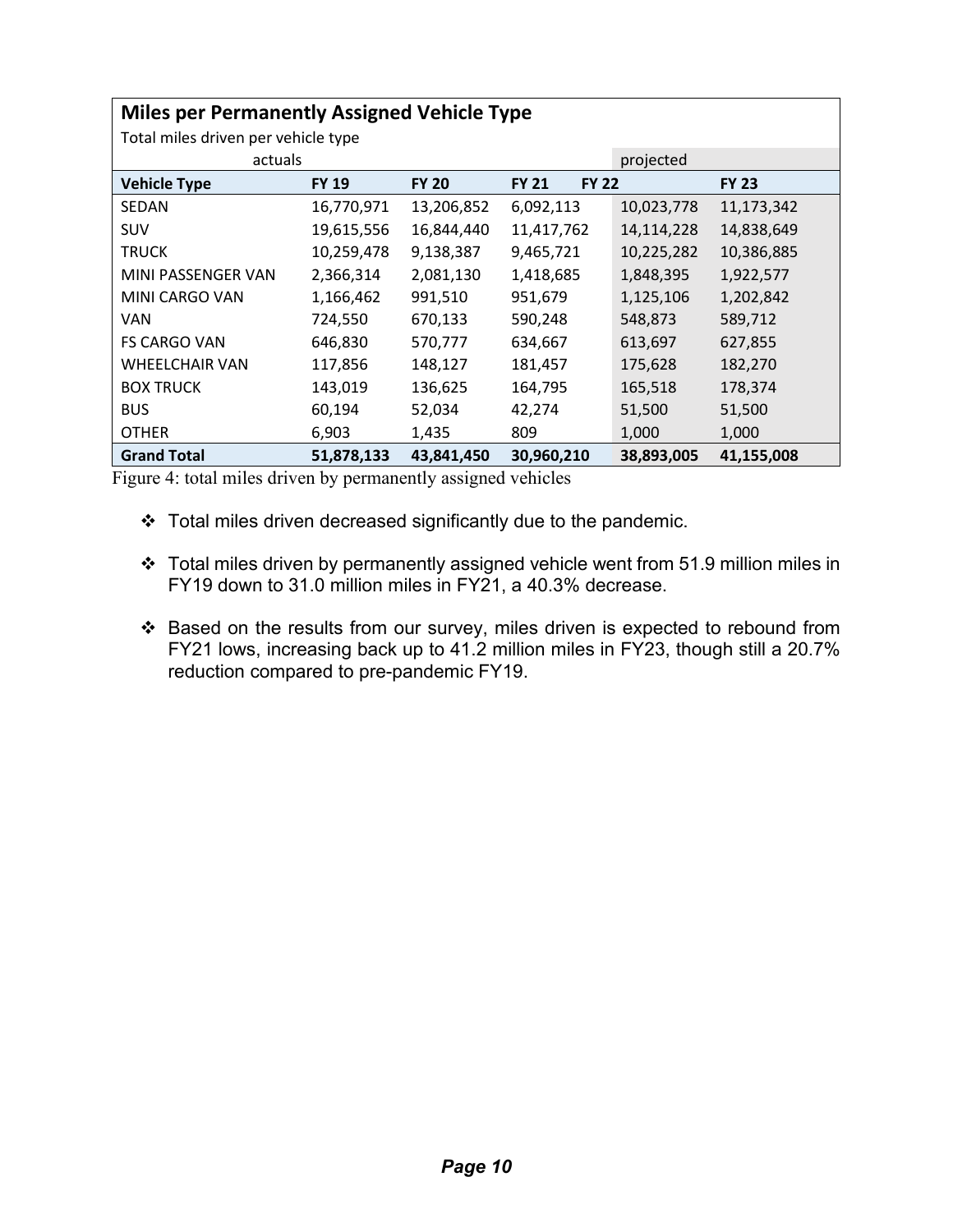| <b>Permanently Assigned Vehicles</b>                                                                                                                                      |              |              |              |              |              |  |  |
|---------------------------------------------------------------------------------------------------------------------------------------------------------------------------|--------------|--------------|--------------|--------------|--------------|--|--|
|                                                                                                                                                                           | actuals      |              |              | projected    |              |  |  |
|                                                                                                                                                                           | <b>FY19</b>  | <b>FY20</b>  | <b>FY21</b>  | <b>FY22</b>  | <b>FY23</b>  |  |  |
|                                                                                                                                                                           |              |              |              |              |              |  |  |
| # of Assigned Vehicles                                                                                                                                                    | 5,024        | 4,920        | 4,798        | 4,905        | 4,939        |  |  |
| Total Expenses (\$ dollar)                                                                                                                                                | \$27,439,000 | \$27,427,000 | \$24,333,000 | \$27,291,000 | \$29,537,000 |  |  |
| Mileage Costs **                                                                                                                                                          |              |              |              |              |              |  |  |
| Miles Driven                                                                                                                                                              | 51,878,133   | 43,841,450   | 30,960,210   | 38,965,005   | 41,216,008   |  |  |
| Miles driven per vehicle average                                                                                                                                          | 10,326       | 8,911        | 6,453        | 7,944        | 8,345        |  |  |
| \$/Mile rate average                                                                                                                                                      | \$0.20       | \$0.19       | \$0.18       | \$0.19       | \$0.19       |  |  |
| \$ Mileage costs                                                                                                                                                          | \$10,223,000 | \$8,298,000  | \$5,549,000  | \$7,247,000  | \$7,800,000  |  |  |
|                                                                                                                                                                           |              |              |              |              |              |  |  |
| Base Fee*                                                                                                                                                                 |              |              |              |              |              |  |  |
| \$/vehicle rate average (annual)                                                                                                                                          | \$3,427      | \$3,888      | \$3,915      | \$4,086      | \$4,401      |  |  |
| \$/vehicle rate average (monthly)                                                                                                                                         | \$286        | \$324        | \$326        | \$341        | \$367        |  |  |
| \$ Base costs                                                                                                                                                             | \$17,216,000 | \$19,129,000 | \$18,784,000 | \$20,044,000 | \$21,737,000 |  |  |
| * Base Fee - the Vehicles Cost (depreciation), Interest Expense, and<br>Administrative expense<br>** Mileage Costs - the Fuel Cost and Maintenance Cost<br>of the vehicle |              |              |              |              |              |  |  |

Figure 5: Permanently assigned vehicle expenses

- $\div$  Total expenditures on permanently assigned vehicles decreased due to the pandemic, down from \$27.4 million in FY19 to \$24.3 million in FY21, a 11.3% decline.
- Looking at the breakout between the monthly lease costs (the Base Fee) and the per-mileage costs for permanently assigned vehicles, the overall decrease in expenses from FY19 to FY21 is entirely attributed to fewer miles being driven.
- Mileage costs decreased from \$10.2 million in FY19 to \$5.5 million in FY21, a 45.7% decrease in line with the decrease in total miles driven.
- $\div$  Despite fewer vehicles, the base costs increased over the same period, up from \$17.2 million in FY19 to \$18.8 million in FY21.
- $\cdot \cdot$  The base costs cover the administrative fee for the program, the purchase costs of the vehicles, and the related interest costs.
- As the administrative fee has not been adjusted over this period of the study, and interest rates have been flat, the 9.1% increase in base costs can be specifically attributed to the increase in purchase costs of vehicles over the past several years.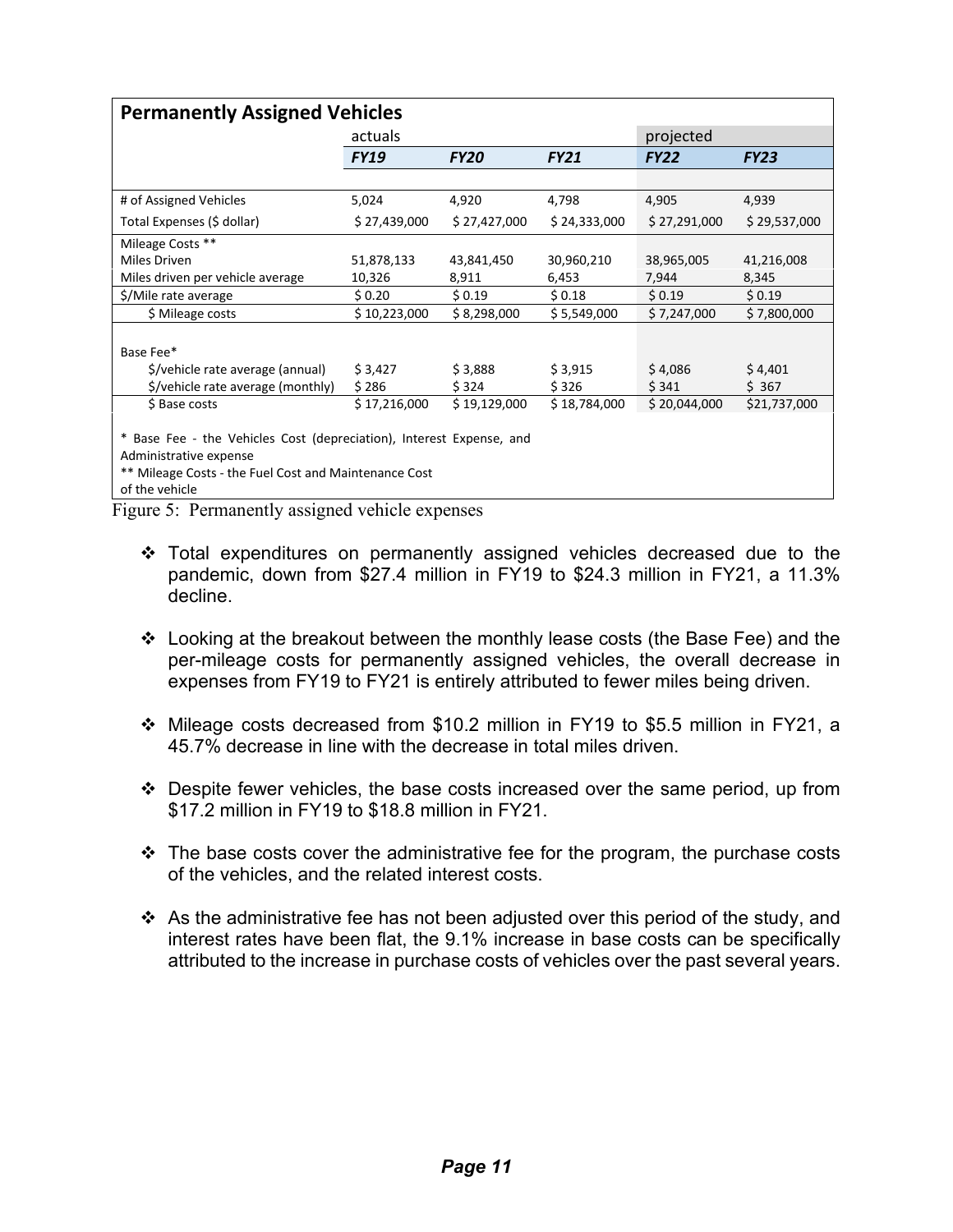

Figure 6: Permanently assigned vehicle cost breakout

• With the rebound in miles and the number of permanently assigned vehicles predicted by the results of our survey, total expenditures are also expected to rise from FY21 lows. FY23 estimates have expenses at \$29.5 million, a 7.6% increase compared to FY19.

| <b>Permanently Assigned Vehicles</b> |              |              |              |              |              |  |  |
|--------------------------------------|--------------|--------------|--------------|--------------|--------------|--|--|
| <b>Expense by Fund</b>               | actuals      |              |              | projected    |              |  |  |
|                                      | FY19         | <b>FY20</b>  | FY21         | <b>FY22</b>  | <b>FY23</b>  |  |  |
| 001-1 General Fund -                 |              |              |              |              |              |  |  |
| State                                | \$10,519,906 | \$11,461,563 | \$10,370,235 | \$11,349,297 | \$12,241,682 |  |  |
| All other Funds                      | \$16,918,847 | \$15,965,375 | \$13,963,007 | \$15,941,247 | 17,295,382   |  |  |
|                                      |              |              |              |              | \$           |  |  |
| Total                                | \$27,438,753 | \$27,426,938 | \$24,333,242 | \$27,290,544 | 29,537,064   |  |  |

Figure 7: Permanently assigned vehicle expense by fund

- Expenses for permanently assigned cars are paid from a mix of General Fund-State and other funds.
- The next largest fund source behind GF-S is GF-Federal at \$1.6 million in FY21, and the Accident Account (608-1) at \$1.2 million in FY21.
- $\div$  A complete by-fund breakout is provided in the attached workbook.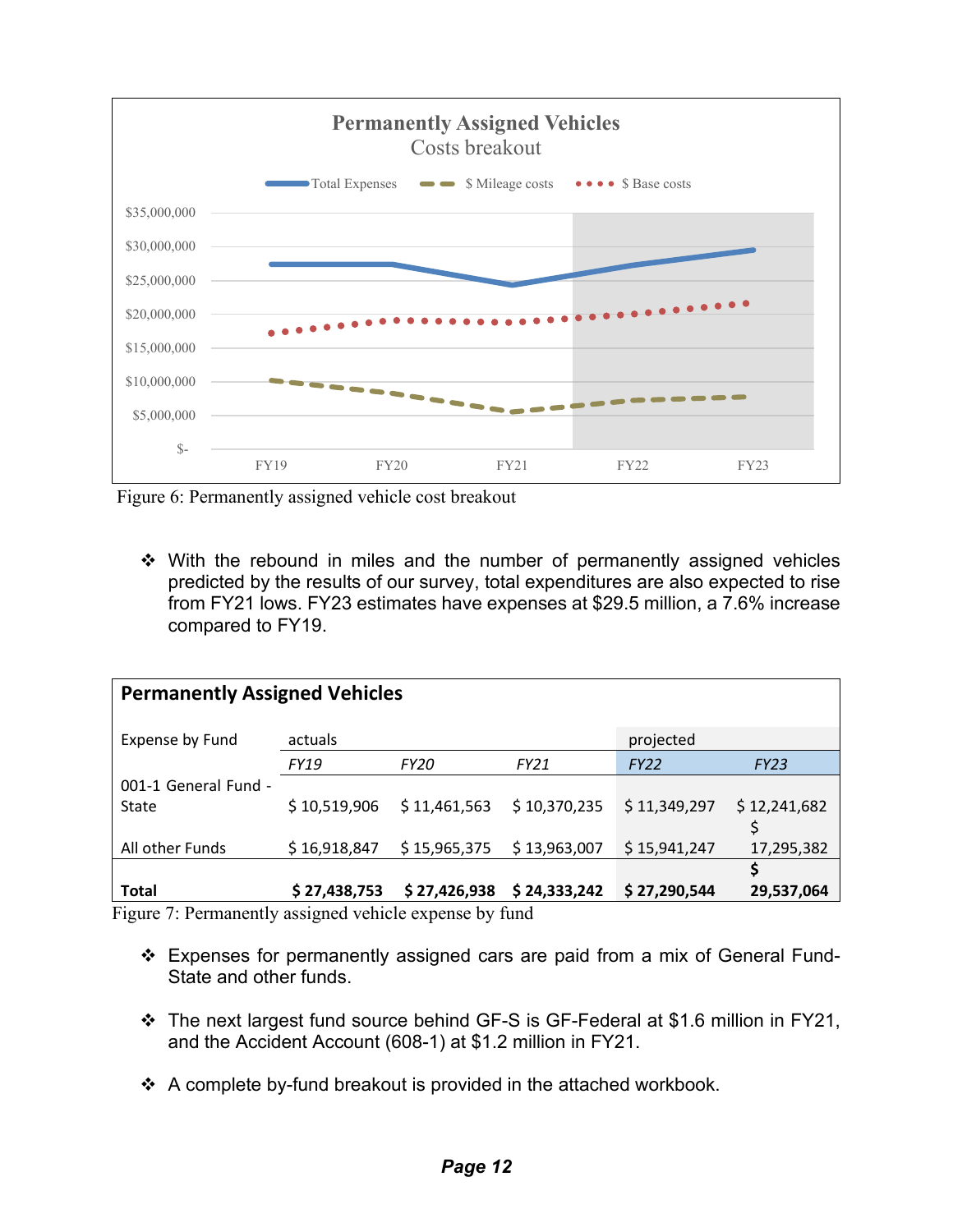| <b>Permanently Assigned Vehicles</b> |                                        |             |                          |                              |                 |                          |  |
|--------------------------------------|----------------------------------------|-------------|--------------------------|------------------------------|-----------------|--------------------------|--|
|                                      | <b>Business Justification Provided</b> |             |                          |                              |                 |                          |  |
|                                      | Work                                   | <b>More</b> |                          |                              |                 |                          |  |
|                                      | cannot be                              | cost-       | Agency                   | Law                          | <b>Employee</b> | Federal/State            |  |
|                                      | done                                   | effective   | <b>Policy</b>            | enforcement                  | Preference      | <b>Mandate</b>           |  |
| <b>Vehicle Type</b>                  | remotely                               | option      |                          |                              |                 |                          |  |
| <b>SEDAN</b>                         | 49%                                    | 40%         | 3%                       | 6%                           | 3%              |                          |  |
| <b>SUV</b>                           | 55%                                    | 21%         | 6%                       | 9%                           | 6%              | 3%                       |  |
| <b>TRUCK</b>                         | 67%                                    | 20%         |                          | 7%                           | 7%              |                          |  |
| MINI PASSENGER VAN                   | 65%                                    | 17%         | 9%                       | 4%                           |                 | 4%                       |  |
| MINI CARGO VAN                       | 67%                                    | 27%         |                          | 7%                           | -               | -                        |  |
| <b>VAN</b>                           | 50%                                    | 21%         | 14%                      |                              | 7%              | 7%                       |  |
| <b>FS CARGO VAN</b>                  | 71%                                    | 14%         | 7%                       | $\qquad \qquad \blacksquare$ | 7%              | $\overline{\phantom{0}}$ |  |
| <b>WHEELCHAIR VAN</b>                | 67%                                    | 33%         |                          |                              |                 |                          |  |
| <b>BOX TRUCK</b>                     | 86%                                    |             | $\overline{\phantom{a}}$ | $\overline{\phantom{a}}$     |                 | 14%                      |  |
| <b>BUS</b>                           |                                        |             |                          | $\overline{\phantom{a}}$     |                 | 100%                     |  |
| <b>OTHER</b>                         | 100%                                   |             | -                        | $\overline{\phantom{a}}$     |                 |                          |  |
| Average                              | 60%                                    | 24%         | 5%                       | 5%                           | 4%              | 3%                       |  |

Figure 8: business justification provided for permanently assigned vehicles

- $\cdot$  In responses to our survey, 12 agencies did not provide a business justification and another 16 provided only partial responses.
- Out of the agencies that provided a business justification for continuing to need a permanently assigned vehicle, "work cannot be done remotely" was offered in 60% of responses, followed by "more cost-effective option" at 24%. In speaking with agencies, there are a few reasons a permanently assigned vehicle may be considered "the most cost-effective option" including but not limited to the following:
	- Less expensive than long term use of a personally owned vehicle (POV)
	- Less expensive than long term use of enterprise rental car
	- Less expensive to have vehicle managed through DES rather than agency owned/managed. DES's management approach allows agencies to not have a dedicated FTE or FTEs overseeing the vehicle maintenance, fuel, recalls, repairs, procurement, disposal, and accidents. These services are provided by DES Fleet.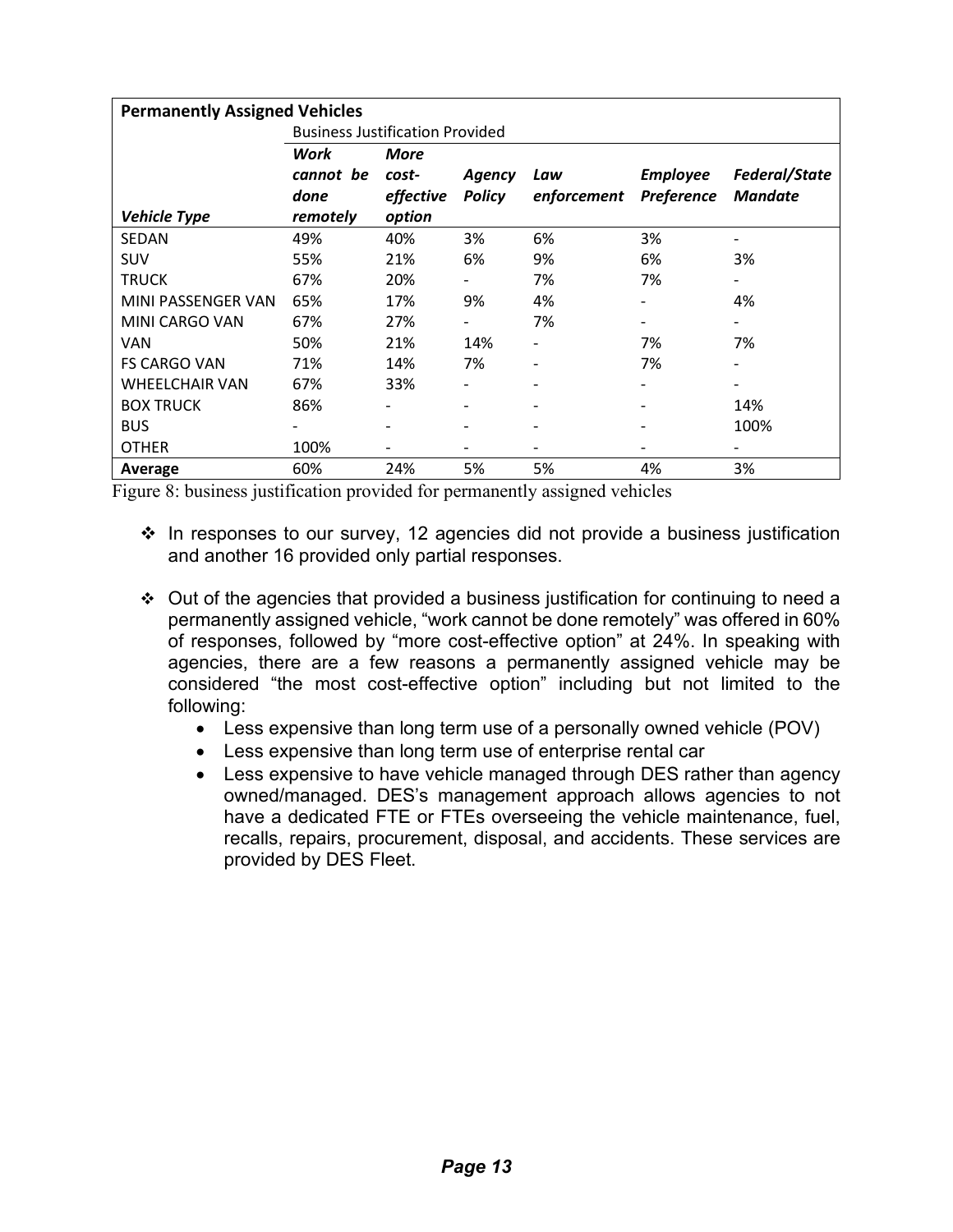#### <span id="page-13-0"></span>**Daily Rental Trip Vehicles**

Daily trip rentals are temporary use of a motor pool vehicle, either when an agency does not have a permanently assigned vehicle, or when additional vehicle capacity is needed. DES purchases, owns, and maintains the vehicles, and charges a daily rental and a permile fee for their use.

| <b>Daily Rental Trip Vehicles</b> |             |             |             |             |             |  |  |
|-----------------------------------|-------------|-------------|-------------|-------------|-------------|--|--|
| Days rented                       |             |             |             |             |             |  |  |
|                                   | actuals     |             |             | projected   |             |  |  |
| <b>Vehicle Type</b>               | <b>FY19</b> | <b>FY20</b> | <b>FY21</b> | <b>FY22</b> | <b>FY23</b> |  |  |
| SEDAN                             | 23,474      | 16,651      | 4,546       | 7,893       | 13,020      |  |  |
| SUV                               | 3,430       | 3,555       | 3,010       | 2,918       | 3,044       |  |  |
| <b>VAN</b>                        | 3,079       | 3,064       | 2,856       | 6,173       | 5,859       |  |  |
| <b>TRUCK</b>                      | 493         | 372         | 1,468       | 598         | 457         |  |  |
| <b>TOTAL</b>                      | 30,476      | 23,642      | 11,880      | 17,582      | 22,379      |  |  |

Figure 9: trip rentals day per vehicle type

- Total daily rentals declined starkly during the pandemic, decreasing from 30.5 thousand days in FY19 to 11.9 thousand days in FY21, a 61% reduction.
- $\cdot$  Leading the decline was sedan rentals, which declined 81% from FY19 to FY21.
- Based on the results from our survey, agencies do expect daily rental usage will rebound, increasing to a projected 22.3 thousand days rented in FY23. However, that is still a 26.9% reduction compared to FY19.

| <b>Daily Rental Trip Vehicles</b> |             |             |             |             |             |  |  |
|-----------------------------------|-------------|-------------|-------------|-------------|-------------|--|--|
| Miles Driven                      |             |             |             |             |             |  |  |
|                                   | actuals     |             |             | projected   |             |  |  |
| <b>Vehicle Type</b>               | <b>FY19</b> | <b>FY20</b> | <b>FY21</b> | <b>FY22</b> | <b>FY23</b> |  |  |
| SEDAN                             | 2,599,364   | 1,720,106   | 420,048     | 560,459     | 856,245     |  |  |
| <b>SUV</b>                        | 496,672     | 485,670     | 239,462     | 218,631     | 278,951     |  |  |
| <b>VAN</b>                        | 296,645     | 220,892     | 133,235     | 212,997     | 272,970     |  |  |
| <b>TRUCK</b>                      | 71,775      | 57,694      | 79,100      | 45,133      | 51,270      |  |  |
| <b>TOTAL</b>                      | 3,464,456   | 2,484,362   | 871,845     | 1,037,220   | 1,459,436   |  |  |

Figure 10: trip rentals miles driven

- $\div$  In conjunction with days rented, total miles driven by trip vehicles also declined during the pandemic, decreasing from 3.5 million miles in FY19 to 0.9 million miles in FY21, a 75% reduction.
- Survey results project that miles driven by trip rentals will rebound slightly, up to 1.5 million miles by FY23. However, that is still a 58% reduction compared to FY19.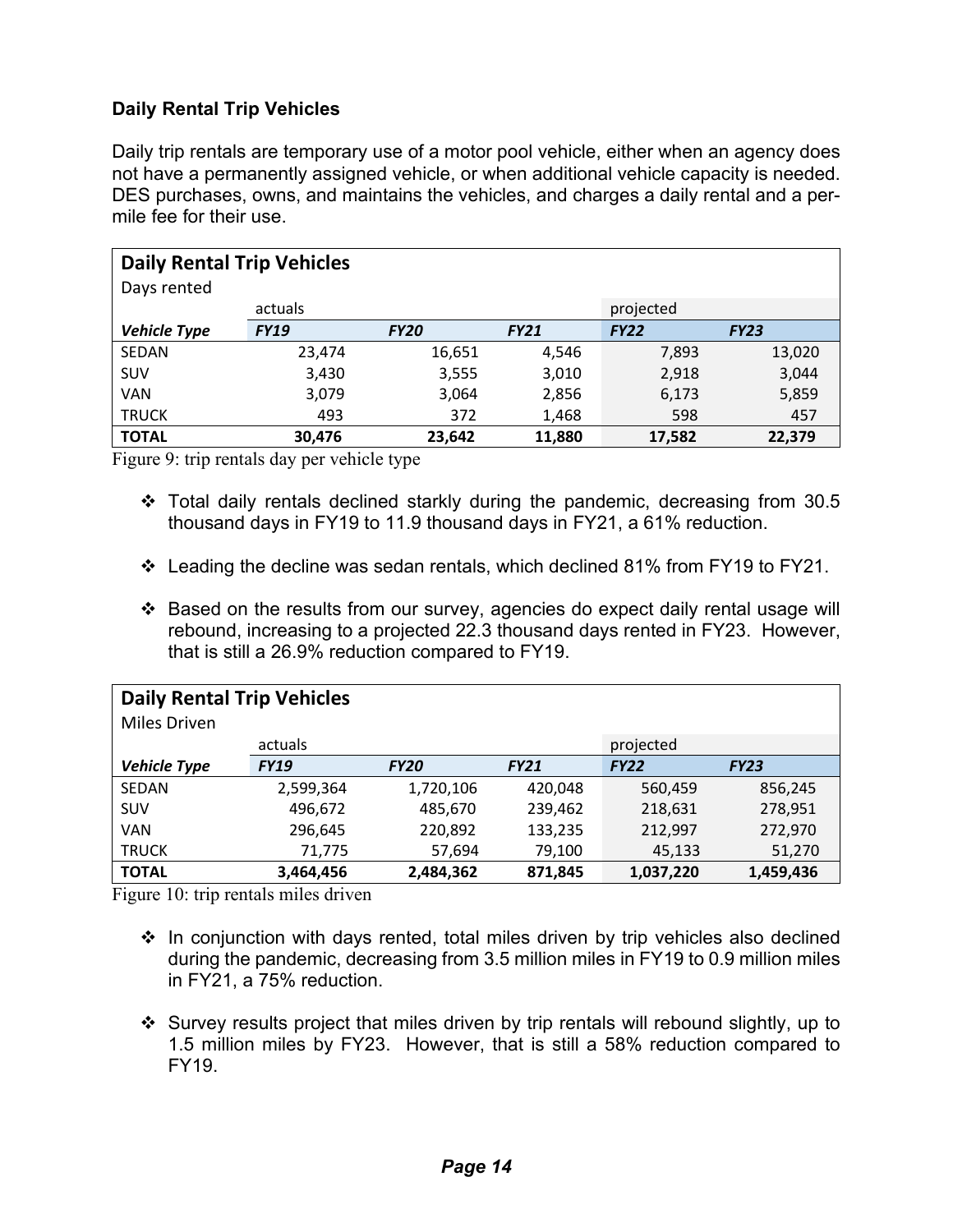| <b>Daily Rental Trip Vehicles</b> |             |             |             |             |             |  |  |
|-----------------------------------|-------------|-------------|-------------|-------------|-------------|--|--|
| # of Vehicles in trip pool        |             |             |             |             |             |  |  |
|                                   | actuals     |             |             | projected   |             |  |  |
| <b>Vehicle Type</b>               | <b>FY19</b> | <b>FY20</b> | <b>FY21</b> | <b>FY22</b> | <b>FY23</b> |  |  |
| SEDAN                             | 205         | 206         | 168         | 132         | 113         |  |  |
| SUV                               | 26          | 31          | 41          | 39          | 26          |  |  |
| VAN                               | 31          | 32          | 40          | 62          | 59          |  |  |
| <b>TRUCK</b>                      |             |             | 17          | 8           | 6           |  |  |
| <b>TOTAL</b>                      | 269         | 276         | 266         | 240         | 204         |  |  |

Figure 11: Daily rental trip pool actual vehicle usage. This table was created with the following assumptions in mind:

- $\circ$  Vehicles were at no point assigned as a perm. Assigned vehicle during the fiscal year. This prevents against vehicles being double counted.
- o Vehicles were rented at least 20 days for FY 19 and FY 20. For FY 21, vehicles were counted for at least 1 day after 4/1/2021.
- $\cdot$  The total number of vehicles available for daily trip rentals was largely held steady during the pandemic.
- Based on the results from our survey, it is expected that the daily trip pool of vehicles may be reduced to adjust for the decline in demand.

| <b>Daily Rental Trip Vehicles</b> |               |               |               |               |               |  |  |  |  |
|-----------------------------------|---------------|---------------|---------------|---------------|---------------|--|--|--|--|
| <b>Total Cost</b>                 |               |               |               |               |               |  |  |  |  |
|                                   | actuals       |               | projected     |               |               |  |  |  |  |
| <b>Vehicle Type</b>               | <b>FY19</b>   | <b>FY20</b>   | <b>FY21</b>   | <b>FY22</b>   | <b>FY23</b>   |  |  |  |  |
| <b>SEDAN</b>                      | \$<br>774,187 | \$<br>433,119 | \$202,677     | \$<br>299,101 | \$<br>446,113 |  |  |  |  |
| SUV                               | 142,934<br>\$ | 129,380<br>\$ | \$135,212     | \$<br>162,599 | \$<br>178,769 |  |  |  |  |
| <b>VAN</b>                        | 215,334<br>\$ | \$<br>122,215 | Ś<br>71,810   | \$<br>243,622 | \$<br>258,657 |  |  |  |  |
| <b>TRUCK</b>                      | \$<br>3,678   | \$<br>11,874  | \$<br>48,669  | \$<br>36,023  | \$<br>34,059  |  |  |  |  |
| <b>TOTAL</b>                      | \$1,136,133   | \$<br>696,588 | 458,368<br>S. | \$<br>741,346 | \$<br>917,599 |  |  |  |  |

Figure 12: trip rentals total expenses

- Agencies decreased spending on trip rentals during the pandemic, decreasing from \$1.1 million in FY19 down to \$0.5 million in FY21, a 43% decline.
- Survey results have spending on trip rentals rebounding, up to \$0.9 million by FY23, about 19% less compared to FY19.

There is a noted disconnect between projected spend (down only 19%) compared to projected use (days down 27% and miles down 58%).

As DES has not increased daily rental rates, it is likely that survey responses were conservative when estimating future spend on trip rentals.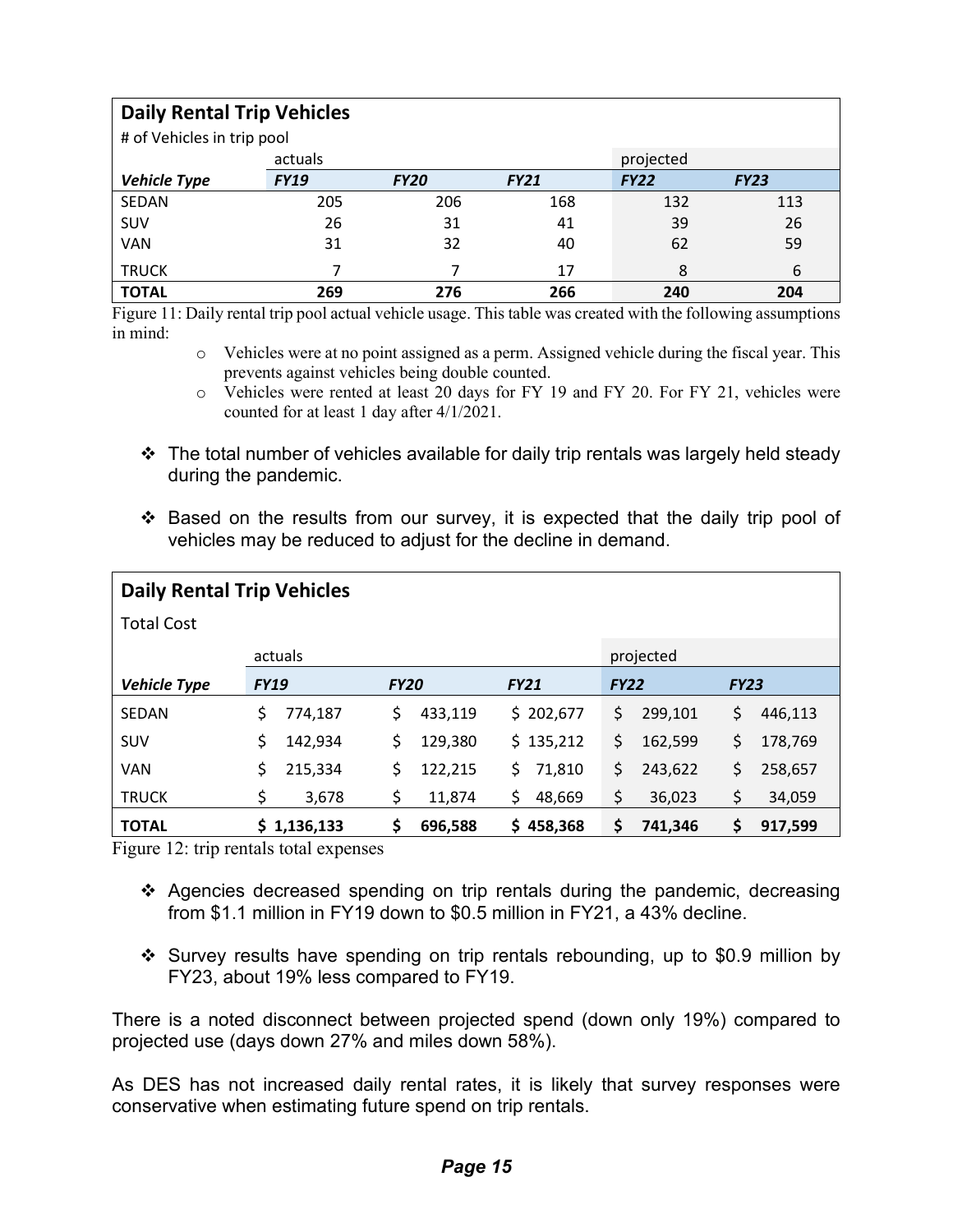$\frac{1}{2}$ 

| ™.                                                        |             |             |               |             |             |  |  |
|-----------------------------------------------------------|-------------|-------------|---------------|-------------|-------------|--|--|
| <b>Trip Rental Days</b>                                   |             |             |               |             |             |  |  |
| Days rented by agency and vehicle type                    |             |             |               |             |             |  |  |
|                                                           | actuals     |             |               |             | projected   |  |  |
| Agency                                                    | <b>FY19</b> | <b>FY20</b> | <b>FY21</b>   | <b>FY22</b> | <b>FY23</b> |  |  |
| 300 - DEPARTMENT OF SOCIAL AND HEALTH SERVICES            | 7,325       | 5,042       | 1,613         | 2,448       | 2,551       |  |  |
| 303 - DEPARTMENT OF HEALTH                                | 7,157       | 4,959       | 2,851         |             |             |  |  |
| 490 - DEPARTMENT OF NATURAL RESOURCES                     | 2,400       | 1,992       | 773           | 1,070       | 1,185       |  |  |
| 350 - SUPERINTENDANT OF PUBLIC INSTRUCTION                | 2,131       | 1,418       | 4             | 1,626       | 4,922       |  |  |
| 307 - DEPT OF CHILDREN, YOUTH & FAMILIES                  | 1,435       | 1,926       | 176           | 1,050       | 955         |  |  |
| 179 - DEPT OF ENTERPRISE SERVICES                         | 1,264       | 774         | 488           | 499         | 436         |  |  |
| 540 - DEPARTMENT OF EMPLOYMENT SECURITY                   | 1,084       | 714         | 510           | 149         | 125         |  |  |
| 107 - WA STATE HEALTH CARE AUTHORITY                      | 674         | 566         | $\mathcal{P}$ | 116         | 223         |  |  |
| 477 - DEPARTMENT OF FISH AND WILDLIFE                     | 674         | 664         | 2,598         | 1,973       | 1,641       |  |  |
| 085 - OFFICE OF THE SECRETARY OF STATE                    | 630         | 424         | 33            | 1,635       | 1,528       |  |  |
| $\cdot$ $\sim$ $\cdot$ $\cdot$<br>$\sim$ $\sim$<br>$\sim$ |             |             |               |             |             |  |  |

Figure 13: Top 10 agencies for trip rental days

- The Department of Social and Health Services lead all daily rentals in FY19 with 7,325 days.
- \* The top 10 agencies are provided above, with the full by-agency breakdown included in the attached workbook.

| <b>Daily Rental Trip Vehicles</b><br>Daily rental Cost by Fund |             |             |               |             |             |  |  |
|----------------------------------------------------------------|-------------|-------------|---------------|-------------|-------------|--|--|
|                                                                | actuals     |             |               | projected   |             |  |  |
| <b>Fund Code and Title</b>                                     | <b>FY19</b> | <b>FY20</b> | FY21          | <b>FY22</b> | <b>FY23</b> |  |  |
| 001-1 General Fund - State                                     | 480.351     | \$345,616   | \$191,803     | \$283,515   | \$364,093   |  |  |
| All other Funds                                                | 684,436     | \$362,101   | \$317,189     | \$457,832   | \$553,506   |  |  |
| <b>Total</b>                                                   | \$1,164,787 | \$707,717   | 508,992<br>S. | \$741,346   | \$917,599   |  |  |

Figure 14: Daily trip rental expenses by fund

- Expenses for daily trip rentals are paid from a mix of General Fund-State and other funds.
- The next largest fund source other than the GF-S is the State Wildlife Acct (104-1) at \$68 thousand and the Enterprise Services Account (422-6) at \$43 thousand in FY21.
- A complete by-fund breakout is provided in the attached workbook.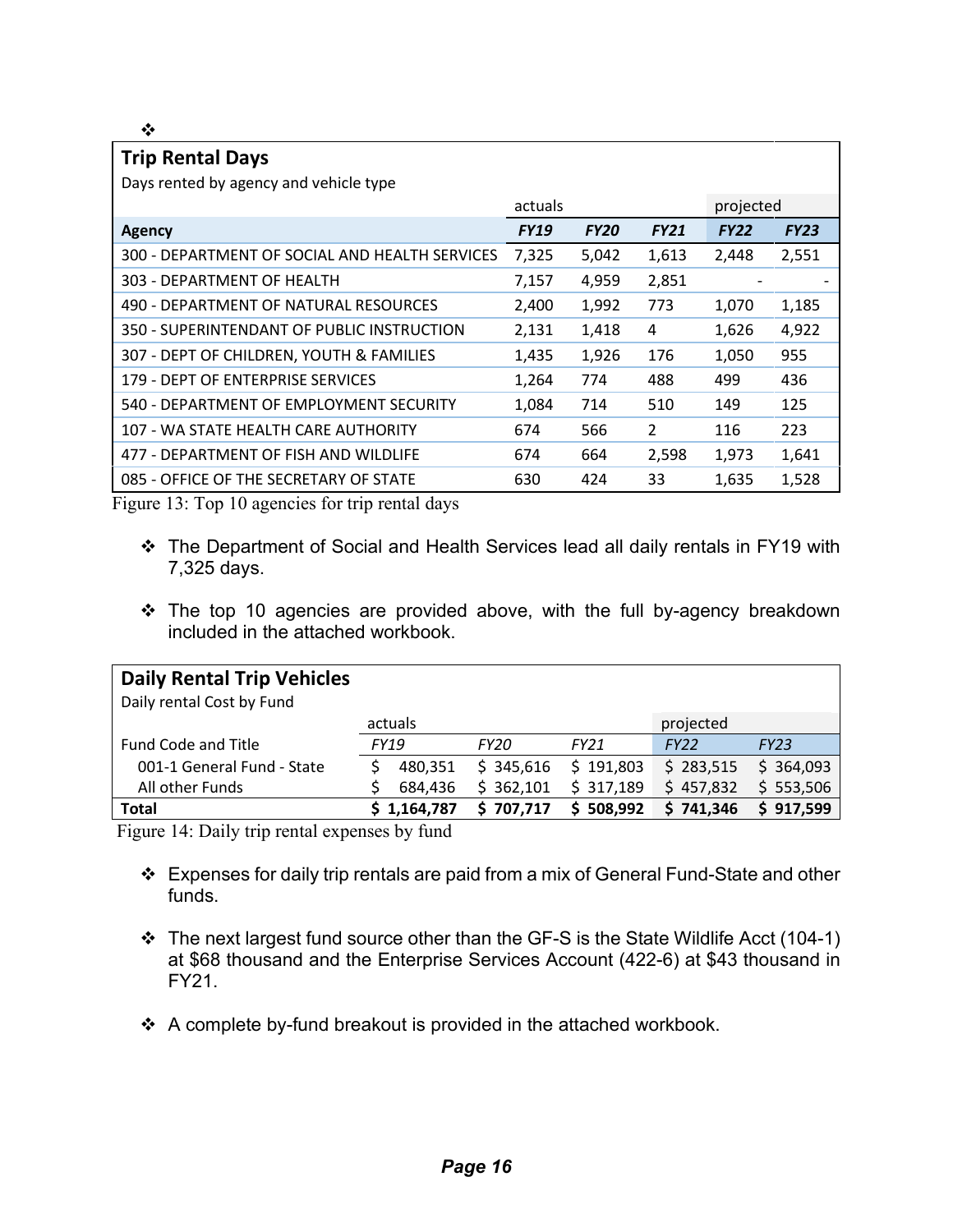| <b>Daily Rental Trip Vehicles</b> |                                        |                                          |                                                    |                                            |                      |               |                        |                    |              |                          |
|-----------------------------------|----------------------------------------|------------------------------------------|----------------------------------------------------|--------------------------------------------|----------------------|---------------|------------------------|--------------------|--------------|--------------------------|
|                                   | <b>Business Justification Provided</b> |                                          |                                                    |                                            |                      |               |                        |                    |              |                          |
| <b>Vehicle Type</b>               | option<br>cost<br>effective<br>More    | se<br>remotely<br>cannot<br>Work<br>done | ă<br>not<br>type<br>available<br>Vehicle<br>agency | ğ<br>use<br>duration<br>Vehicle<br>limited | Emergency<br>esponse | Agency Policy | Preference<br>Employee | enforcement<br>ιaw | <b>Other</b> | Federal/State<br>Mandate |
| SEDAN                             | 44%                                    | 23%                                      | 8%                                                 | 8%                                         | 2%                   | 6%            | 4%                     | 2%                 | 0%           | 2%                       |
| SUV                               | 48%                                    | 19%                                      | 16%                                                | 3%                                         | 3%                   | 0%            | 3%                     | 6%                 | 0%           | 0%                       |
| <b>VAN</b>                        | 48%                                    | 9%                                       | 21%                                                | 12%                                        | 3%                   | 3%            | 0%                     | 0%                 | 3%           | 0%                       |
| <b>TRUCK</b>                      | 40%                                    | 20%                                      | 20%                                                | 10%                                        | 10%                  | 0%            | 0%                     | 0%                 | 0%           | 0%                       |
| <b>TOTAL</b>                      | 46%                                    | 18%                                      | 15%                                                | 8%                                         | 3%                   | 3%            | 2%                     | 2%                 | 1%           | 1%                       |

Figure 15: business justification provided for daily trip rentals

• Out of the agencies that provided a business justification for needing daily trip rentals, "more cost-effective option" was offered in 46% of responses, followed by "work cannot be done remotely" at 18% and "vehicle type not available at agency" at 15%.

#### <span id="page-16-0"></span>**FUTURE PLANS AND CONSIDERATIONS**

In the coming years, DES Fleet Operations will continue working on an array of fleet related items. Our business initiatives and budget related strategies will focus on as the following:

- **Implementation of Governor Inslee's [Executive Order 21-04](https://www.governor.wa.gov/sites/default/files/21-04%20-%20Zero%20Emission%20Vehicles.pdf?utm_medium=email&utm_source=govdelivery) (Zero Emission Vehicles)**
	- o Fleet electrification
	- o Charging infrastructure plans and implementation
	- o Vehicle availability
- **Mileage Utilization Requirements-** DES plans to reinstate vehicle mileage requirements for permanently assigned vehicles in 2022. These requirements were waived during 2020 and 2021.
- **Vehicle Replacements** Between 2019 and 2021, vehicle replacements were paused. Replacement schedules will resume in 2022 to meet customer demand.
- **Post Pandemic Impacts-** As agencies continue to implement and adjust return to work plans, we anticipate additional impacts to permanently assigned and daily use fleet vehicles.